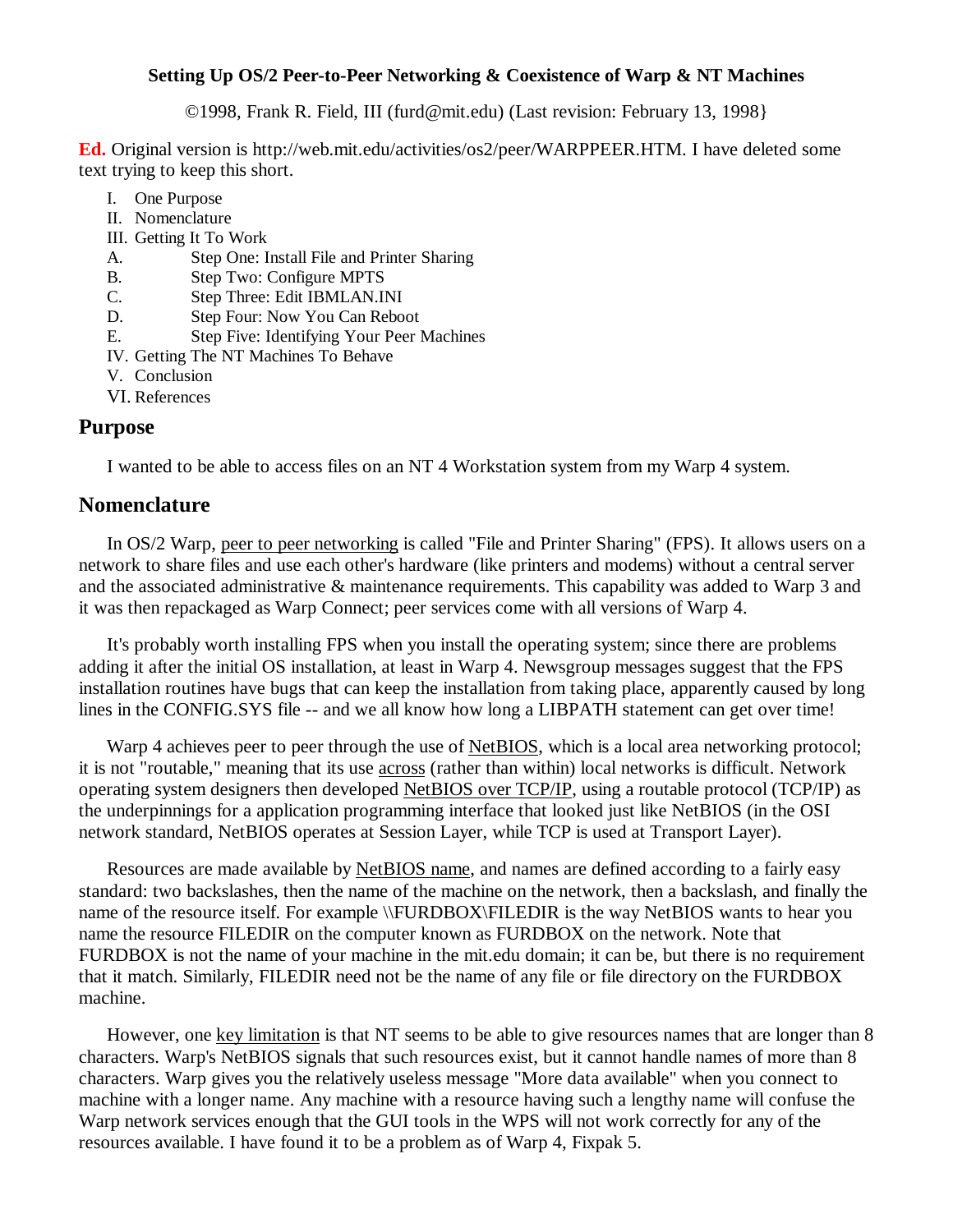# **Getting It To Work**

Step One: Install File and Printer Sharing.

Don't get ahead of yourself -- you will see some dialogs in the course of getting it installed that will look just like those in later steps; ignore them. Just get the darn thing installed. If you are successful, you will find, following the reboot, that the Desktop Connections object will include a new folder that is labeled Network. There may also be some new things on the screen during boot -- the key thing will be the addition of a line in your config.sys file that installs a new file system - NETWKSTA.200.

There are fixpacks for peer services. The most current as of February 1998 is ip08406.

#### Step Two: Configure MPTS

The default transport installed for File and Printer Sharing is NetBIOS. We need to add another; NetBIOS over TCP/IP. Open the System Setup folder in your OS/2 System object on the desktop. In that folder, run the MPTS configuration program - double click on the Adapters and Protocol Services icon:



You'll get the following dialog box - click on the Configure button:

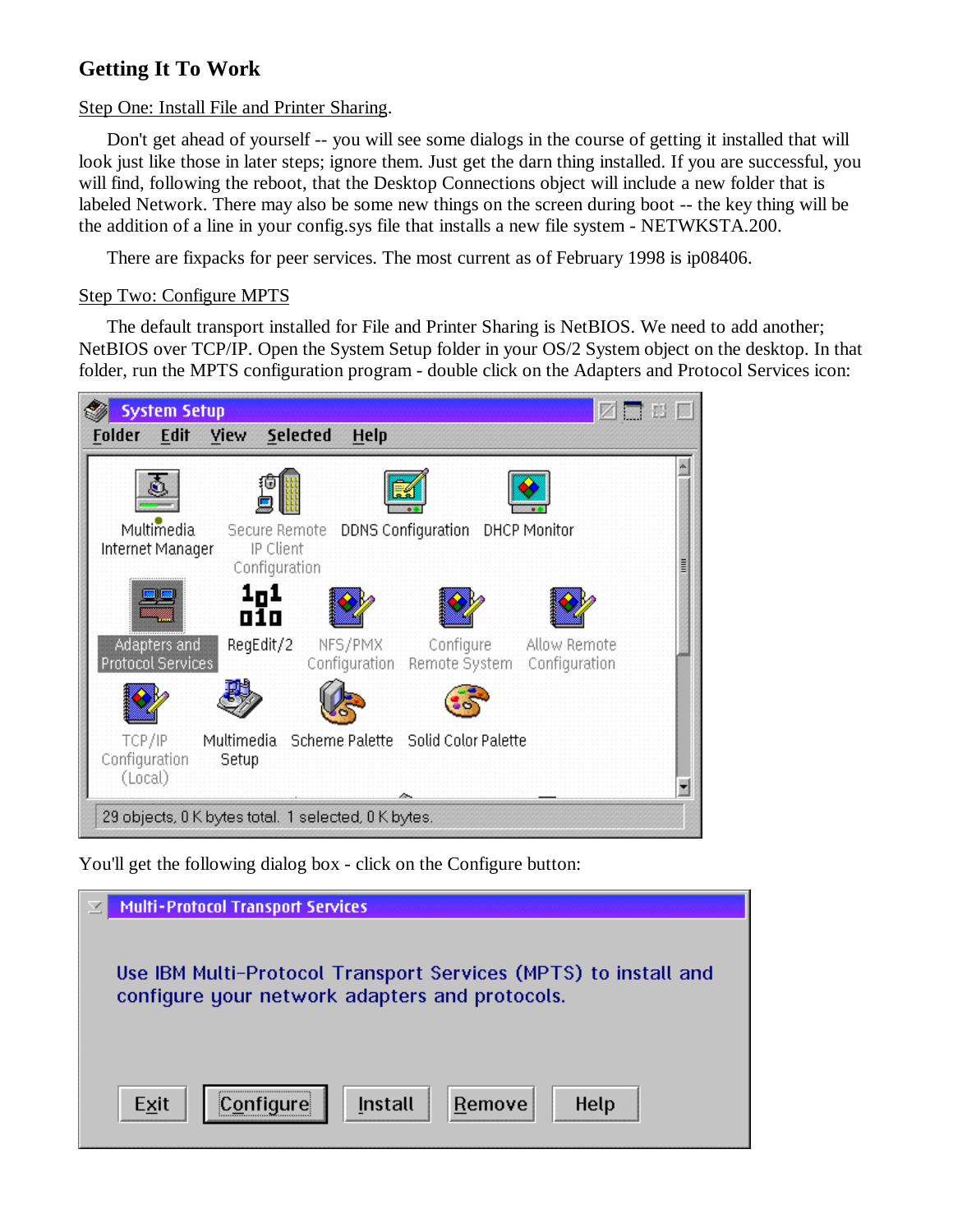Doing so will get you this dialog:

| Configure                                                                                                                                                |                                     |  |  |  |
|----------------------------------------------------------------------------------------------------------------------------------------------------------|-------------------------------------|--|--|--|
| Select an item below, then select Configure. Once you return to<br>this panel you can select another item or select Close to save your<br>configuration. |                                     |  |  |  |
| <b>Adapters and Protocols</b>                                                                                                                            | <b>Status</b>                       |  |  |  |
| @ LAN adapters and protocols                                                                                                                             | Configured                          |  |  |  |
| ○ Migrate a CM 1.3 .CFG file                                                                                                                             |                                     |  |  |  |
| Socket/MPTS transport access                                                                                                                             |                                     |  |  |  |
| $\bigcirc$ TCP/IP Configuration                                                                                                                          | Use TCP/IP product<br>configuration |  |  |  |
| O NetBIOS Socket access                                                                                                                                  | Configured                          |  |  |  |
| Configure<br>Cancel<br>Close<br>Remove                                                                                                                   | Help                                |  |  |  |

Select the "LAN adapters and protocols" radio button and click on the Configure button, getting you to the Adapter and Protocol Configuration dialog:



When you first see this dialog, there will only be two Protocols listed in the bottom window: IBM TCP/IP and IBM OS/2 NETBIOS. They will both be listed with a leading "0 -" as the IBM TCP/IP is shown above. This leading number is the logical adapter number. The fact that a single physical adapter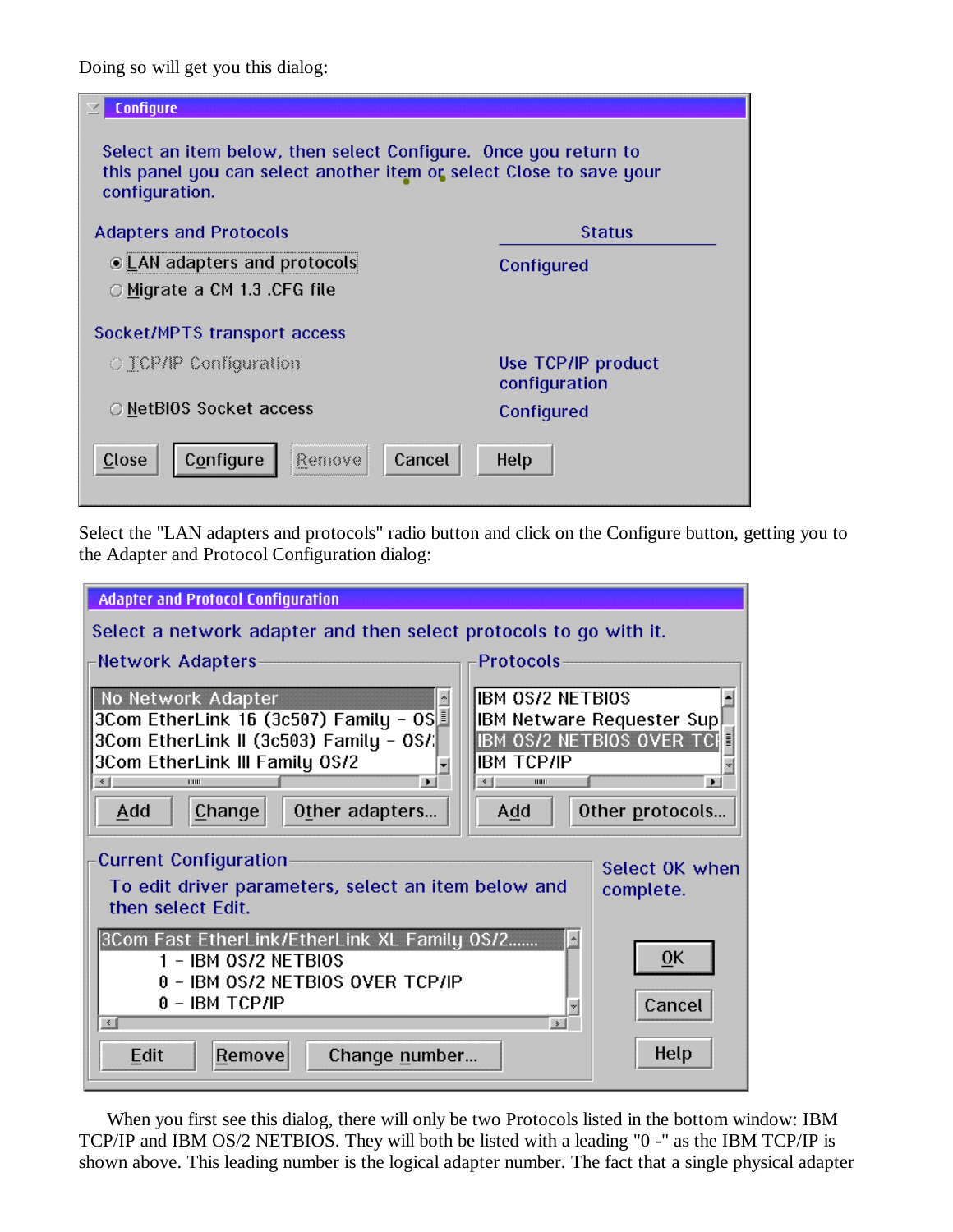can be treated as multiple logical adapters is the reason for the "M" in MPTS. It is necessary because you can't have two approaches to NetBIOS on the same logical adapter; thus, you must use the "Change number" button after adding the IBM NetBIOS over TCP/IP protocol to the Current Configuration list.

According to the documentation, you shouldn't actually need to have the IBM OS/2 NetBIOS in the current configuration if you are not going to access devices on your local net. However, I found that I needed both protocols in the configuration -- although that may have been a consequence of other glitches that were eventually resolved. Unless you're trying to support 1000 connections (and you're running Warp Server), there's little lost by putting both in your configuration.

The configuration program won't let you close this dialog box until the two NetBIOS protocols are assigned to different logical adapters, so you can't get out of here without changing one of them. According to the documentation, it doesn't matter which is assigned to adapter 1 or 0; this is my configuration.

Once you have made these changes, select the OK, Close, and Exit buttons, respectively, to back out.

NOTE: The install/configuration program will tell you to reboot at this point - DO NOT REBOOT. There are a couple more steps to be taken before you reboot.

#### Step Three: Edit IBMLAN.INI

The MPTS Configure program should do this, but doesn't. Open the file \IBMCOM\PROTOCOL.INI, which can be found on your OS/2 boot drive. You should look for the ADAPTERn records (i.e.,  $ADAPTER1=$ ,  $ADAPTER2=$ ):

```
E.EXE - ibmcom\protocol.ini
                                                   ZRUD
File Edit
          Options
                   Help
[IBMLXCFG]
  netbeui nif = netbeui.nif
  tcpbeui_nif = tcpbeui.nif
  tcpip_nif = tcpip.nif
  ELS0XIO2 nif = ELS0XIO2.NIF[NETBIOS]
  DriverName = netbios$
  ADAPTER1 = netbeui$,1
  ADAPTER0 = tcpbeui$,0
[netbeul_nif]
  DriverName = netbeui$
  Bindings = ,EE90X102 nif
  ETHERAND_TYPE = "I"
≚∫
```
The key thing is to verify which adapter is associated with plain NetBIOS (ADAPTER1 = netbeui\$) and which is associated with NetBIOS over TCP/IP (ADAPTER0 = tcpbeui\$). These values should correspond with your choices made in the MPTS configuration program, but it pays to check.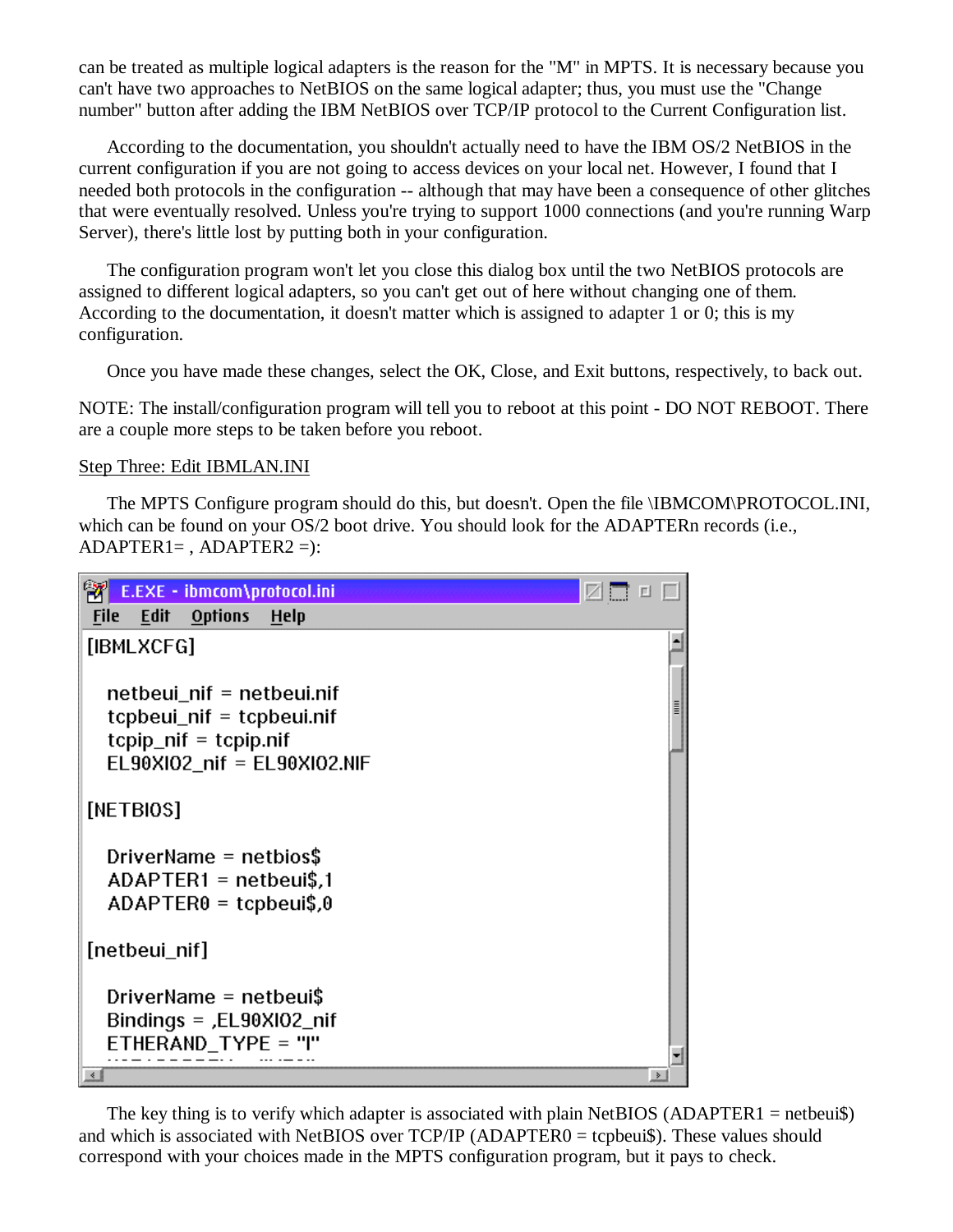You need this to edit the \IBMLAN\IBMLAN.INI file, on your OS/2 boot drive. For whatever reason, the MTPS configuration program will NOT update this file correctly.

When you open the IBMLAN.INI file, look at the beginning of the file for records like:

```
net1=NETBEUI$,0,LM10,100,150,14
```

|                                                        |             | E.EXE - ibmlan\ibmlan.ini                                                                                                   |                                                                                                                                    |   |
|--------------------------------------------------------|-------------|-----------------------------------------------------------------------------------------------------------------------------|------------------------------------------------------------------------------------------------------------------------------------|---|
| <b>File</b>                                            | Edit        | <b>Options</b>                                                                                                              | - Help                                                                                                                             |   |
|                                                        |             |                                                                                                                             | : 0S/2 Peer initialization file                                                                                                    | Ī |
|                                                        | [networks]  |                                                                                                                             |                                                                                                                                    |   |
|                                                        |             | initialization time.                                                                                                        | net1 = TCPBEUI\$,0,LM10,100,150,14<br>net2 = NETBEUI\$,1,LM10,100,150,14<br>; This information is read by the redirector at device |   |
|                                                        | [requester] |                                                                                                                             |                                                                                                                                    |   |
|                                                        |             | ; changed by the user.<br>charcount = $16$<br>chartime = $250$<br>charwait = $3600$<br>keepconn = 600<br>keepsearch = $600$ | ; The following parameters generally do not need to be                                                                             |   |
| $\left\vert \left\langle \cdot\right\vert \right\vert$ |             |                                                                                                                             | нин                                                                                                                                |   |

The odds are VERY good that you will only find only one of these records, but you must have two lines. One must refer to TCPBEUI\$ and the other must refer to NETBEUI\$, and the number immediately following must correspond with the logical adapter numbers selected in the MPTS configuration program (i.e., the net1= record must correspond with logical adapter 0, the net2= record must correspond with logical adapter 2, etc.). It's easy to add the second record; copy the existing record, and change the NETBEUI (or TCPBEUI) to the other, and get the adapter and net numbers right. Don't worry about the rest of the numbers in the record; just make sure you copy them exactly.

Next, search for a "wrknets =" record. You should find a record like "wrknets = NET1." You should change it so that it reads "wrknets  $= NET1, NET2$ " (like the following image). Again, don't worry about the other records; you just want to make sure to add the NET2 to the wrknets= record: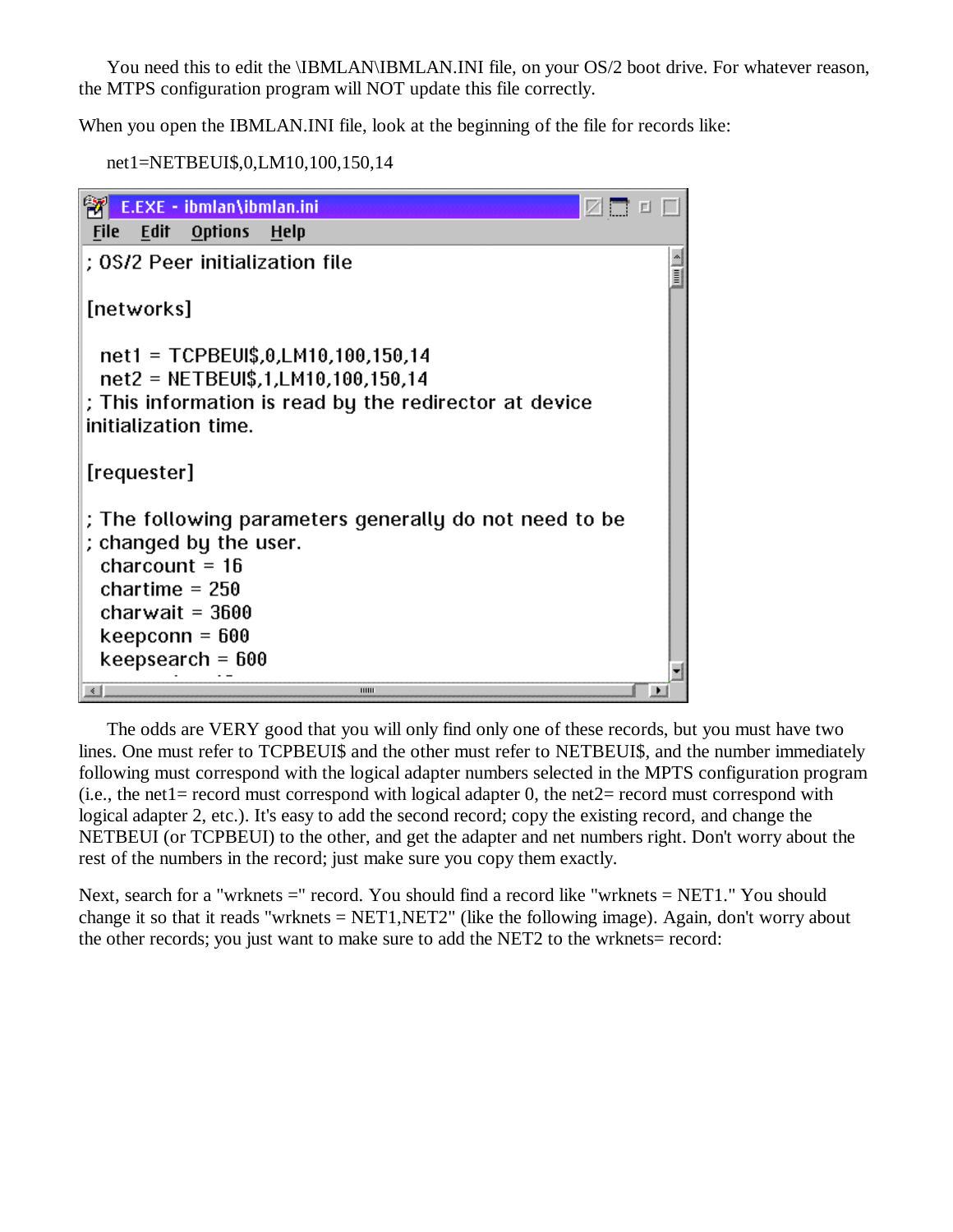

Finally, you need to search also for "srvnets  $=$ "  $-$  and you'll do exactly the same thing: make sure that the "srvnets  $=$ " record refers to both NET1 and NET2 (i.e., srvnets  $=$  NET1, NET2).



Save this file.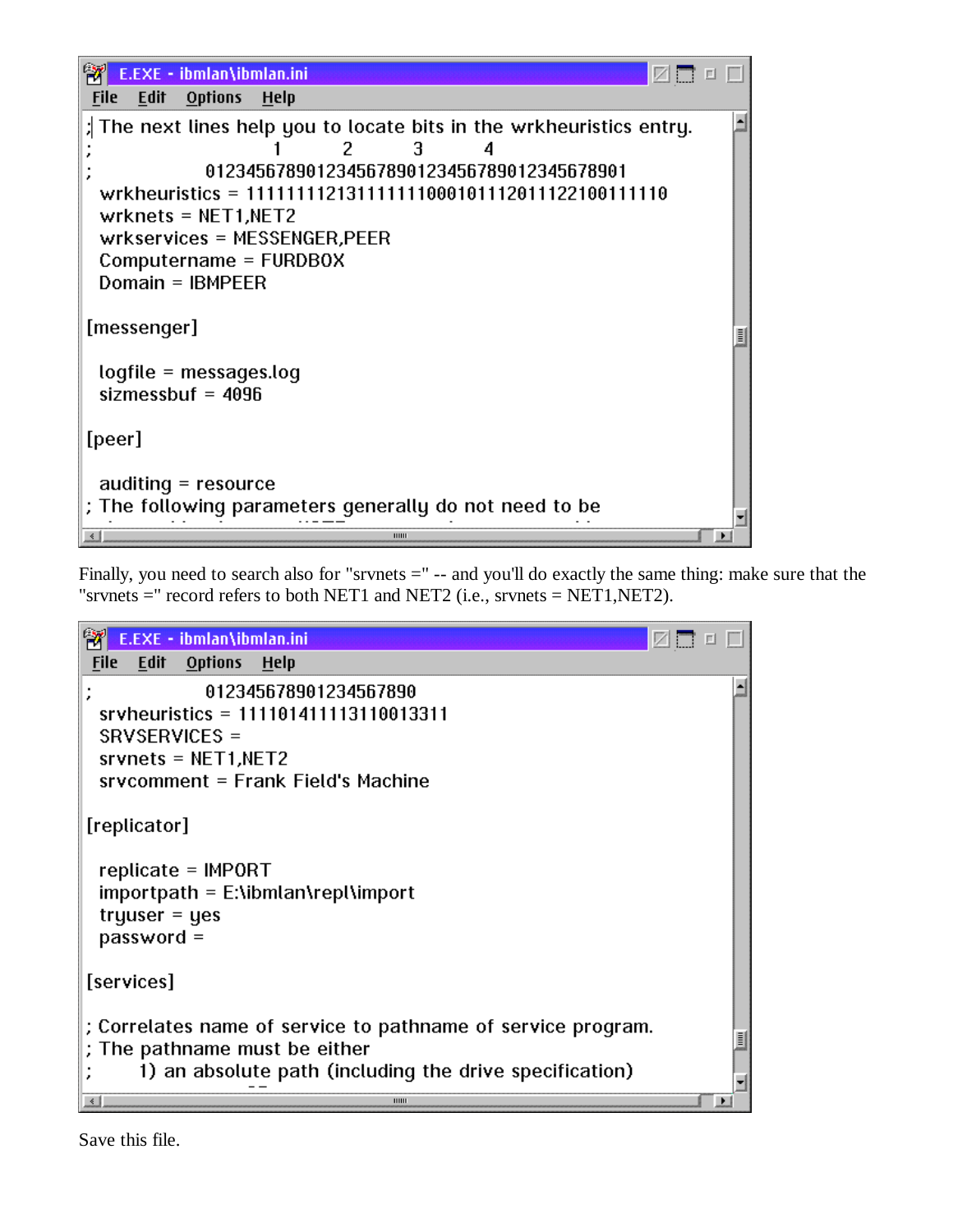#### Step Four: Now You Can Reboot

You should get some startup messages describing the installation of TCPBEUI. If you get an error saying that the "NETWKSTA.200" is not a device driver, then you need to start this all over again. Keep slogging and make sure that you got all the NETn and protocol adapter numbers right. Eventually, you should get it all to boot correctly. And, when you do, you'll be able to get started on setting up your Peer work.

### Step Five: Identifying Your Peer Machines

Now that you have a NetBIOS over TCP/IP setup, how to get your machine to talk to machines not on your local network. Basically, you have to tell your machine how to map an 8-character NetBIOS name to an Internet machine name. This is accomplished with two files stored in your \IBMCOM directory: RFCNAMES.LST and RFCBCST.LST. They can be edited via the MPTS configuration program (see step two) or they can be edited from any text editor.

Editing via MPTS requires you to restart the MPTS configuration utility and get back to the Adapter and Protocol Configuration dialog. Select the NetBIOS over TCP/IP protocol in the bottom window and click on the Edit button.

| <b>Adapter and Protocol Configuration</b>                                                                                                                                                                                                                                                                                       |                                                                                           |  |  |  |
|---------------------------------------------------------------------------------------------------------------------------------------------------------------------------------------------------------------------------------------------------------------------------------------------------------------------------------|-------------------------------------------------------------------------------------------|--|--|--|
| Select a network adapter and then select protocols to go with it.                                                                                                                                                                                                                                                               |                                                                                           |  |  |  |
| Protocols<br>Network Adapters                                                                                                                                                                                                                                                                                                   |                                                                                           |  |  |  |
| No Network Adapter<br>$\overline{\phantom{a}}$<br>3Com EtherLink 16 (3c507) Family - OS<br>IBM IEEE 802.2<br>3Com EtherLink II (3c503) Family - OS/<br><b>IBM 0S/2 NETBIOS</b><br>3Com EtherLink III Family 0S/2<br>۳<br>$\left\  \cdot \right\ $<br>≚<br>$\blacksquare$<br>нии<br>иш<br>Change<br>Add<br>Add<br>Other adapters | NetWare NetBIOS Emulation<br>lilli<br><b>IBM Netware Requester Sup</b><br>Other protocols |  |  |  |
| <b>Current Configuration</b><br>Select OK when<br>To edit driver parameters, select an item below and<br>complete.<br>then select Edit.                                                                                                                                                                                         |                                                                                           |  |  |  |
| 3Com Fast EtherLink/EtherLink XL Family 0S/2<br>시<br>0K<br>1 - IBM 0S/2 NETBIOS<br>0 - IBM 0S/2 NETBIOS OVER TCP/IP<br>$0 -$ IBM TCP/IP<br>Cancel<br>$\mathbf{v}$<br>$\rightarrow$ 1<br>$\left  \cdot \right $                                                                                                                  |                                                                                           |  |  |  |
| Edit<br>Remove<br>Change number                                                                                                                                                                                                                                                                                                 | Help                                                                                      |  |  |  |

Clicking on Edit yields a choice of editing Driver parameters, Names list, and Broadcast list: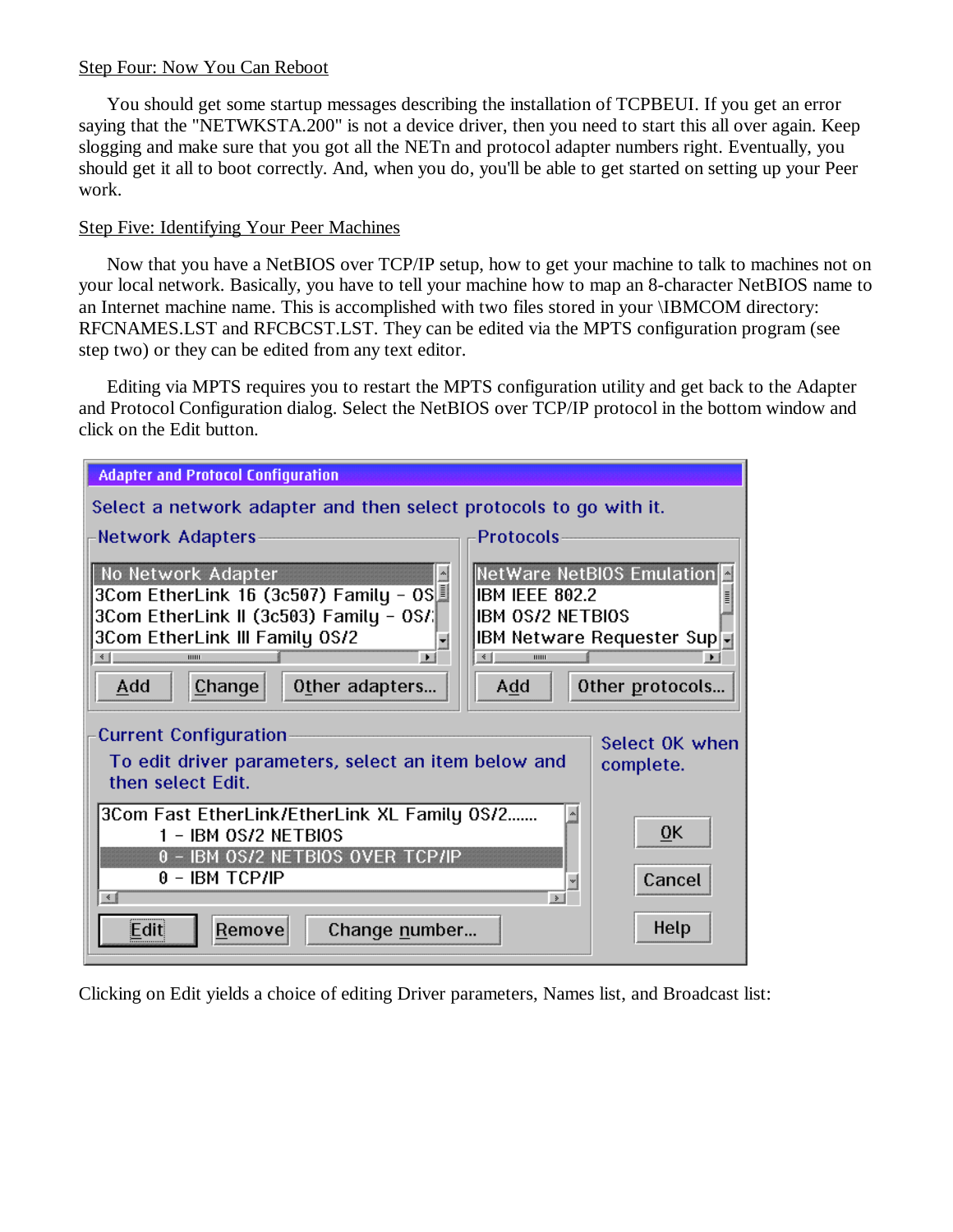| <b>NetBIOS over TCP/IP</b>                                                                                                                                                                    |  |  |  |  |
|-----------------------------------------------------------------------------------------------------------------------------------------------------------------------------------------------|--|--|--|--|
| Select an optional item below, then select Configure.<br>Once you return to this panel you can select another<br>optional item or select Close to return to the LAPS<br>Configuration window. |  |  |  |  |
| <b>Options</b>                                                                                                                                                                                |  |  |  |  |
| <b>ODriver parameters</b>                                                                                                                                                                     |  |  |  |  |
| ○ Names list                                                                                                                                                                                  |  |  |  |  |
| ○ Broadcast list                                                                                                                                                                              |  |  |  |  |
| <br>Close<br>Help                                                                                                                                                                             |  |  |  |  |

Selecting the Names List radio button and clicking on Configure yields a listbox:

| <b>Names List</b>                      |                                                            |  |
|----------------------------------------|------------------------------------------------------------|--|
| Names list                             |                                                            |  |
| NetBIOS name prefix                    | Host name or IP address                                    |  |
| "CTPID-37"<br>"MAGL IX89"<br>"ROTHBOX" | ×.<br>ctpid-37.mit.edu<br>bus.mit.edu<br>ms12.mit.edu<br>÷ |  |
| ≚<br>Change<br>Add                     | $\rightarrow$ 1<br>Delete                                  |  |
| Cancel<br>Help<br>0K                   |                                                            |  |

Note that the Add... button in this image is greyed out - this is a known bug in many incarnations of the MPTS configuration program. You will always be able to add at least one NetBios name/hostname pair to this list; however, if your version of MPTS greys out the Add... button after adding the first name, you will have to edit the RFCNAMES.LST file by hand. The default protocol setup for NetBIOS over TCP/IP allows you to specify up to four names. If you can't get those names input via MPTS setup, any text editor can be used (see below).

Basically, this is where you tell your machine the IP address of the NetBIOS machine names that you want to access. This figure shows all the addresses as host names, but you can equally well use IP addresses like 18.178.0.30. The limit of four is defined in the protocol setup. If you really need more, then it's time to agitate for a NetBIOS nameserver. You may be able to use a WINS server, but I don't know anyone yet who has. (See RoknRob's web site for more information on WINS configuration.)

You also need to configure the Broadcast List. When you select that radio button and then click on Configure, you get: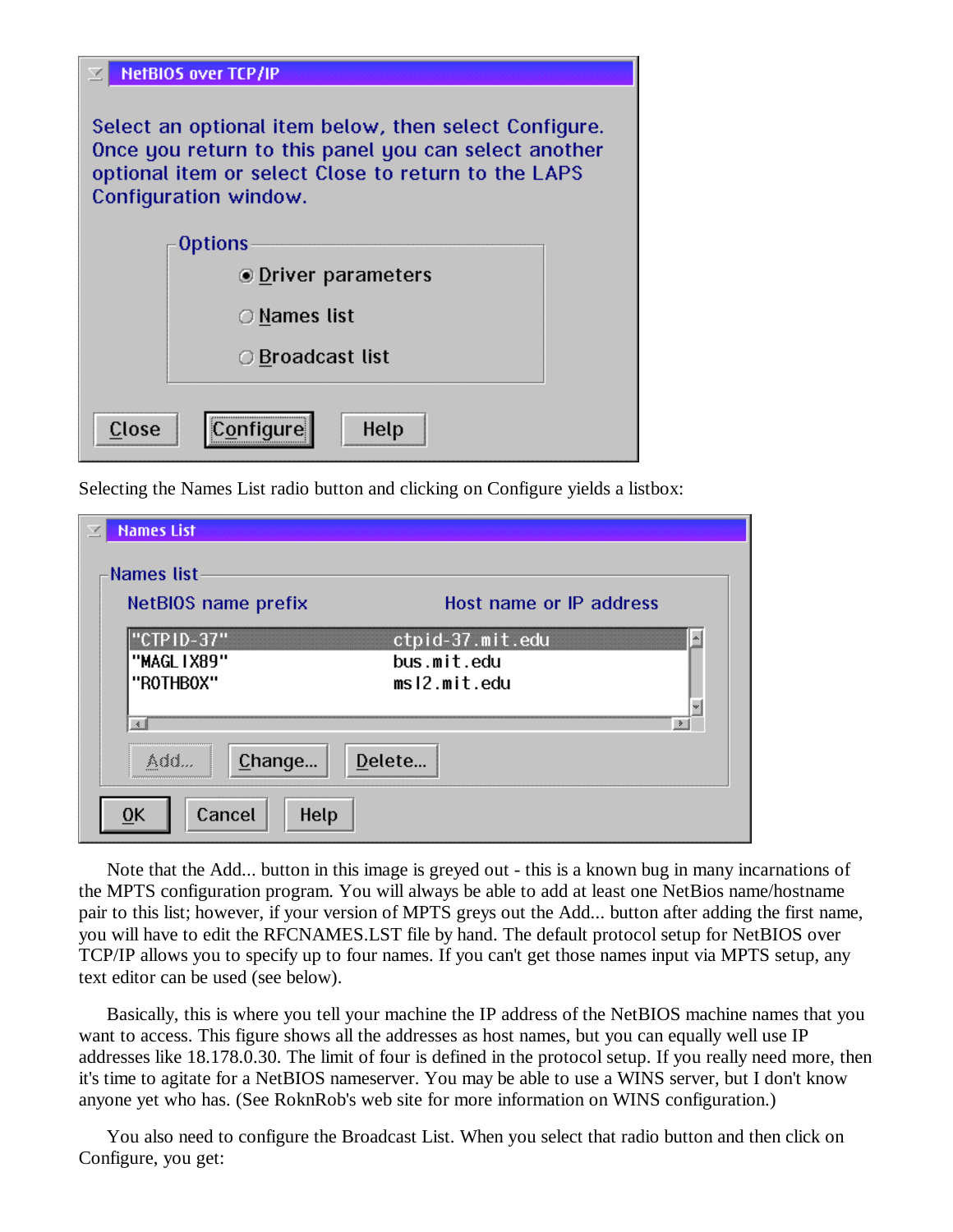| <b>Broadcast List</b><br>K                                                                                |
|-----------------------------------------------------------------------------------------------------------|
| <b>Broadcast list</b><br>Host names or IP addresses                                                       |
| bus.mit.edu<br>×,<br>ctpid-37.mit.edu<br>msl1.mit.edu<br>ms12.mit.edu<br>w<br>→<br>$\left  \cdot \right $ |
| Delete<br>Add<br>Change                                                                                   |
| Cancel<br>Help<br>0K                                                                                      |

The NetBIOS protocol, as a non-routable protocol, only knows how to achieve certain tasks by basically sending a message to every machine it can find (broadcasting). As you might imagine, this is something of a problem for big networks, hence the need for nameservers. You need to put the same machines in this list that you put in the names list. Again, either hostnames or IP addresses are acceptable.

After you exit from this program, you may be told to reboot. That isn't necessary if all you've done is modify these two lists. Just go to the \IBMCOM directory and run RFCADDR from the command line: this registers the lists with the currently running peer daemon, so you're all set.

You can also edit RFCNAMES.LST and RFCBCST.LST with any text editor. The file format is straightforward: RFCNAMES.LST is composed of records that pair a NetBIOS name, inside of double quotes, with an IP hostname, and RFCBCST is just a list of hostnames: